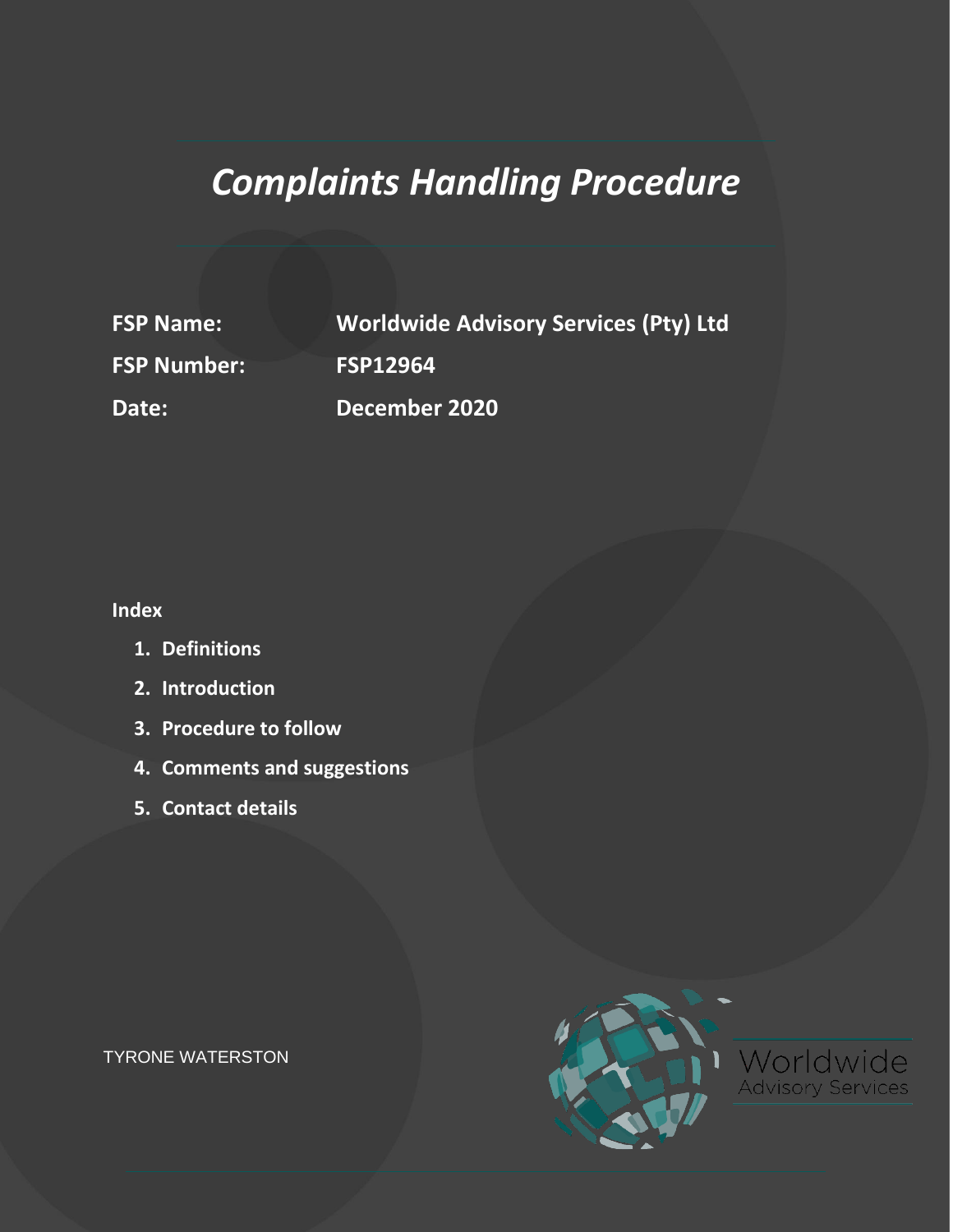

## **Definitions**

### **"Complaint"**

Means a complaint as defined in section 1(1) of the Financial Advisory and Intermediary Services Act, 32 of 2002 (hereafter 'FAIS Act'), submitted by a client to a Financial Services Provider (hereafter 'FSP') for purposes of resolution by the FSP.

Furthermore, the complaint must specifically relate to a financial service rendered by the FSP or Representative (Rep) to the complainant, after 30 September 2004, in which it is alleged that the FSP or Rep:

- a) Has contravened or failed to comply with a provision of the FAIS Act and that as a result thereof the complainant has suffered or is likely to suffer financial prejudice or damage; or
- b) Has willfully or negligently rendered a financial service which has caused prejudice or damage to the complainant or which is likely to result in such prejudice or damage; or
- c) Has treated the complainant unfairly.

## **"Internal complaint resolution system and procedures"**

Means the system and procedures established and maintained by the FSP in accordance with the General Code of Conduct for the resolution of complaints by clients.

### "**Ombudsman"**

Means the Ombud for FSPs referred to in section 20(2) of the FAIS Act.

## **"Resolution or Internal Resolution"**

In relation to a complaint and an FSP, means the process of the resolving of a complaint through and in accordance with the internal complaint resolution system and procedures of the FSP.

### **"Rules"**

Means the Rules on Proceedings of the Office of the Ombud for FSPs, as published in the Gazette.

## **Introduction**

Generally, the FAIS Act strives to provide a complaints resolution mechanism that results in a speedy and cost-effective resolution to save clients from having to follow the costly and time consuming route via the courts. However, this does not preclude clients from exercising their rights to seek legal redress through the courts, as stated in Section 40 of the FAIS Act. In complicated cases involving large amounts of damages the latter route would be preferable.

In terms of Part XI of the General Code of Conduct, FSPs are obliged to maintain an internal complaints resolution system and procedure. It is a specific requirement for all employees, including Reps, that they adhere to the requirements of the said manual as well as all the provisions of the FAIS Act regarding complaints.

Worldwide Advisory Services (Pty) Ltd (hereafter referred to as "the FSP") makes every effort to put clients first and get things right the first time, every time. However, there may be times when a client may feel they have not received the level of service they are entitled to.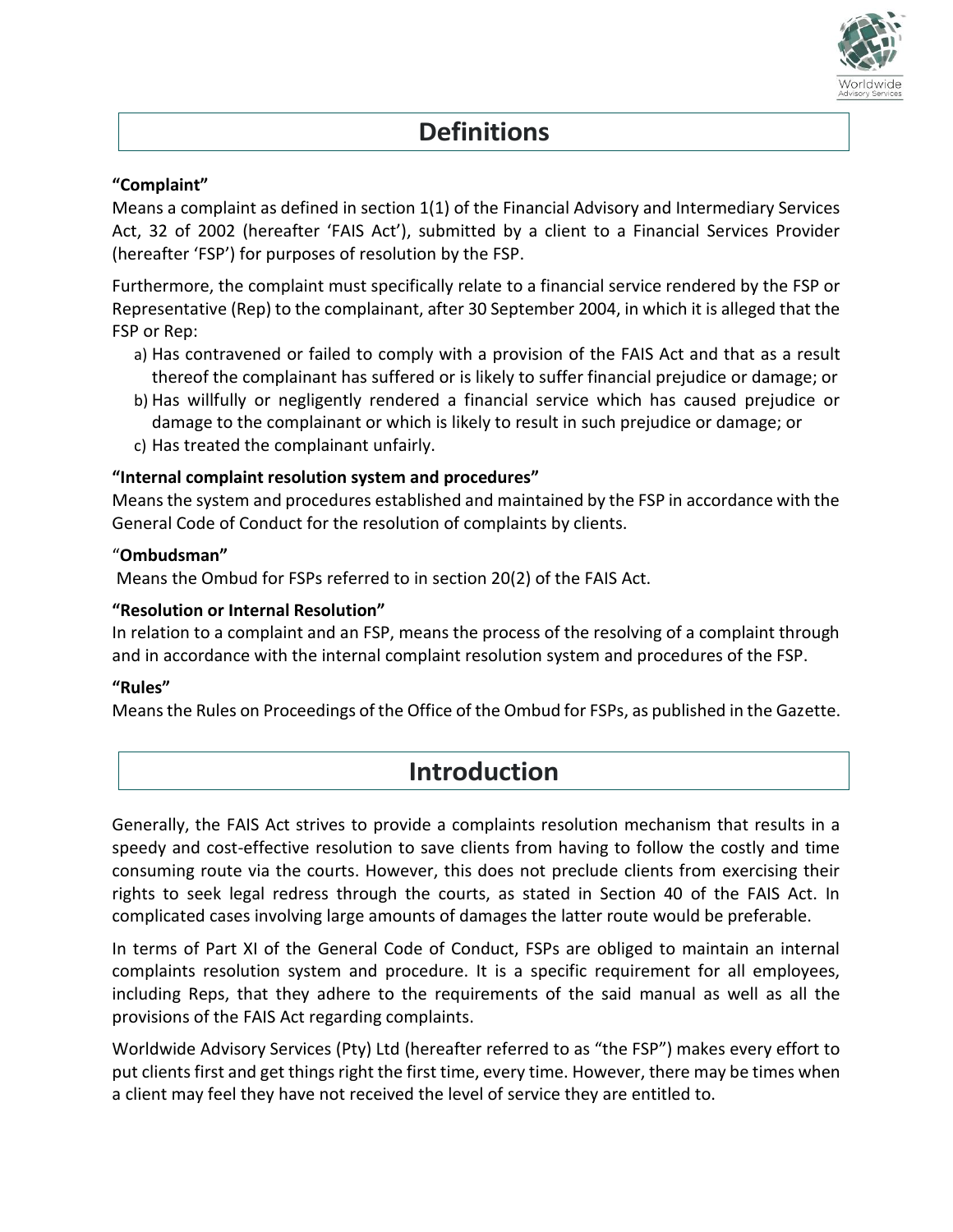

If this is the case the FSP commits to the following:

- Undertake to inform all their clients of the procedures established for the internal resolution of their complaints, details of which will be given to them in writing;
- Undertake to ensure easy access to the FSP's complaints resolution process at their offices, by way of post, e-mail, telephone or on their website;
- Acknowledge the complaint or grievance raised, provide the name of the person dealing with it, as well as inform the complainant when they can expect a response;
- Treat any complaint or grievance seriously;
- Handle all complaints and grievances in such a way that is fair to clients, the FSP and the FSP's staff;
- Deal with complaints in a timely and fair manner, with every complaint receiving proper consideration in a process that is managed appropriately and effectively by the responsible staff member;
- Offer an appropriate remedy in all cases where a complaint is resolved in favour of a client;
- Inform clients of their right to refer their complaints to the FAIS Ombud, should a complaint not be resolved to their satisfaction within six weeks from the date on which the complaint is received;
- Maintain records of all complaints received for a period of 5 years, which will specify the outcome of all the complaints lodged;
- Implement follow-up procedures to:
	- \* Implement remedial actions to prevent similar complaints from occurring; and
	- Improve services and procedures where necessary within the FSP.

Where a client has a complaint, the FSP has a Complaints Handling procedure to resolve it; in a way that is straightforward and easy to use.

## **Procedure to follow**

### **Stage 1**

### (Making a complaint and or expressing a grievance)

When a client wishes to raise a complaint, it is usually best to contact the person they originally dealt with. The client may, however, prefer to contact that person's immediate manager if he/she is in doubt as to whether the complaint can be dealt with effectively by the above-mentioned person. If so, the person he/she has dealt with will tell him/her who to contact, alternatively the FSP's reception can be contacted to give the client this information. The person he/she contacts will be responsible for either resolving the complaint or redirecting it to someone who can assist, without any inconvenience to the client.

### **Stage 2**

### (If stage 1 is not successful)

If the client is not happy with the response, he/she must submit their complaint in writing to our Compliance Officer. The reason for placing the complaint in writing is to protect the client and to obtain the exact reasons for the complaint. The contact details are provided overleaf.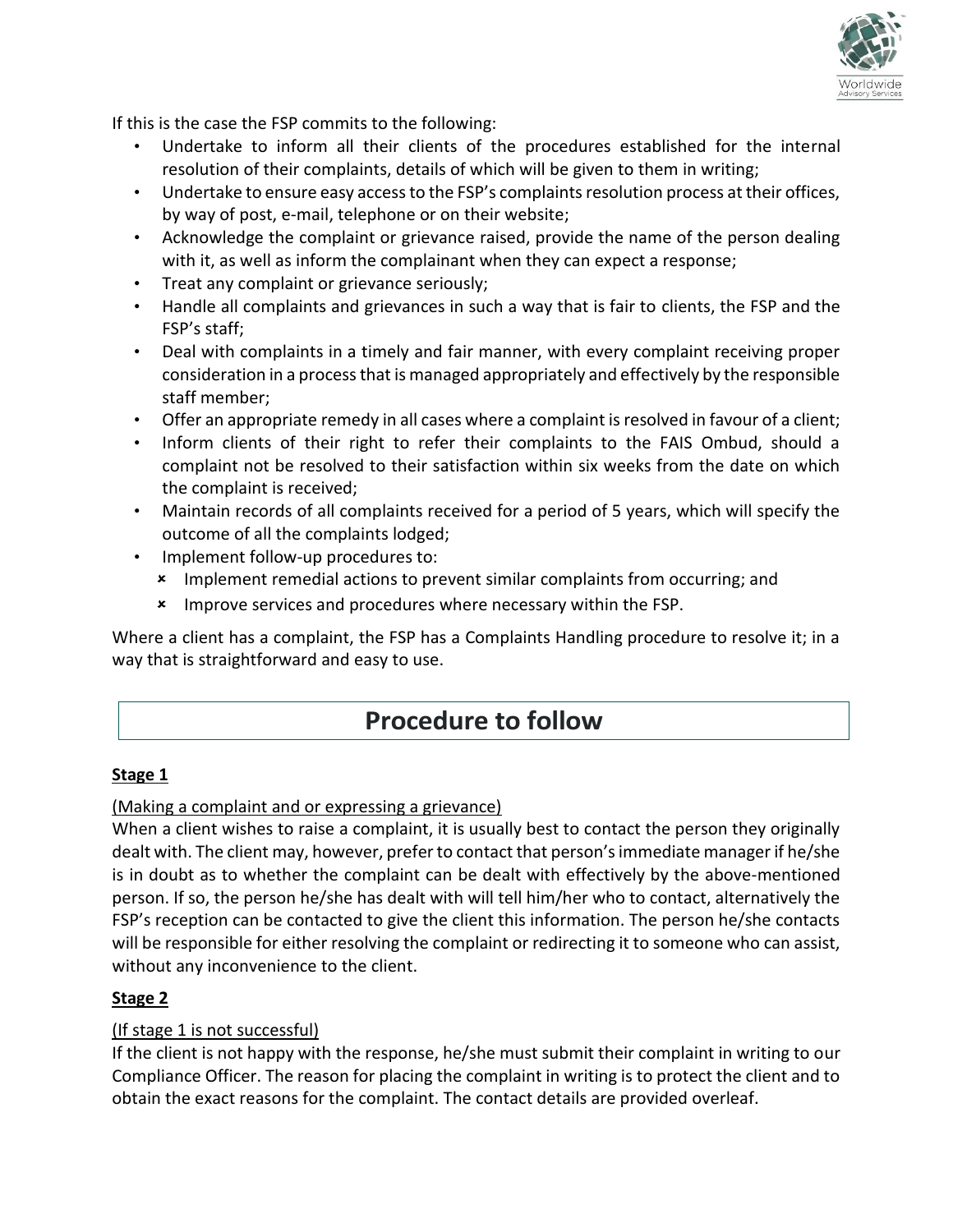

## **(Information required on the written complaint)**

- The clients name and surname;
- Contact details (including postal address, telephone number, fax number and email address if you have these);
- Where applicable, the name of your employer and retirement fund or medical scheme, as well as your membership number;
- Details of the complaint or grievance;
- Copies of any relevant documentation;
- Details of the steps the client has taken to resolve the complaint or grievance; and
- The outcome the client would like to achieve.

### **Stage 3**

### **(Response Procedure)**

The FSP will confirm receipt of the complaint and provide the client with the contact details of the person responsible for resolving the matter, within a reasonable time frame. The FSP will investigate the complaint to ascertain whether the complaint is legitimate and or can be resolved immediately; If the complaint can be resolved immediately, it will take the necessary action and inform the client accordingly. Furthermore, the FSP will provide the client with details of the investigation into the complaint **within 30 days** of receipt. If the complaint cannot be resolved immediately, we will alternatively request supporting documentation (if any) from the client that may be necessary to resolve the matter and indicate the expected date of resolution. If we are unable to resolve the complaint **within 6 weeks** of logging the complaint in the Complaints Register, we will notify the client accordingly and advise the client of his/her right to:

- proceed in terms of Rule 6(a) and 6(b) of the Rules on Proceedings of the Office of the Ombud for FSPs (see below); or
- Seek legal redress in another forum. If the complaint falls within the scope of the Promotion of Access to Information Act, we will advise you of the correct procedure to follow. The procedure to follow will also be on our website.

### **Stage 4**

## **(If the Complaint is resolved in the client's favour)**

If the complaint is resolved in the client's favour, the FSP will ensure that a full and appropriate level of redress is offered without delay.

### **Stage 5**

## **(If the Complaint is not resolved in the client's favour)**

If the complaint is not resolved in the client's favour, the FSP will advise the client, in writing, of the reason(s). The FSP will be prepared to consider any new information or argument provided thereafter.

If the complaint is in terms of the Financial Advisory and Intermediary Services Act, 2002 (FAIS) you may submit the complaint to the Ombudsman, but this must be **within six months** of receiving the FSP's response. A FAIS complaint is a specific complaint relating to a financial service provided by the FSP or its representatives. The complaint must relate to: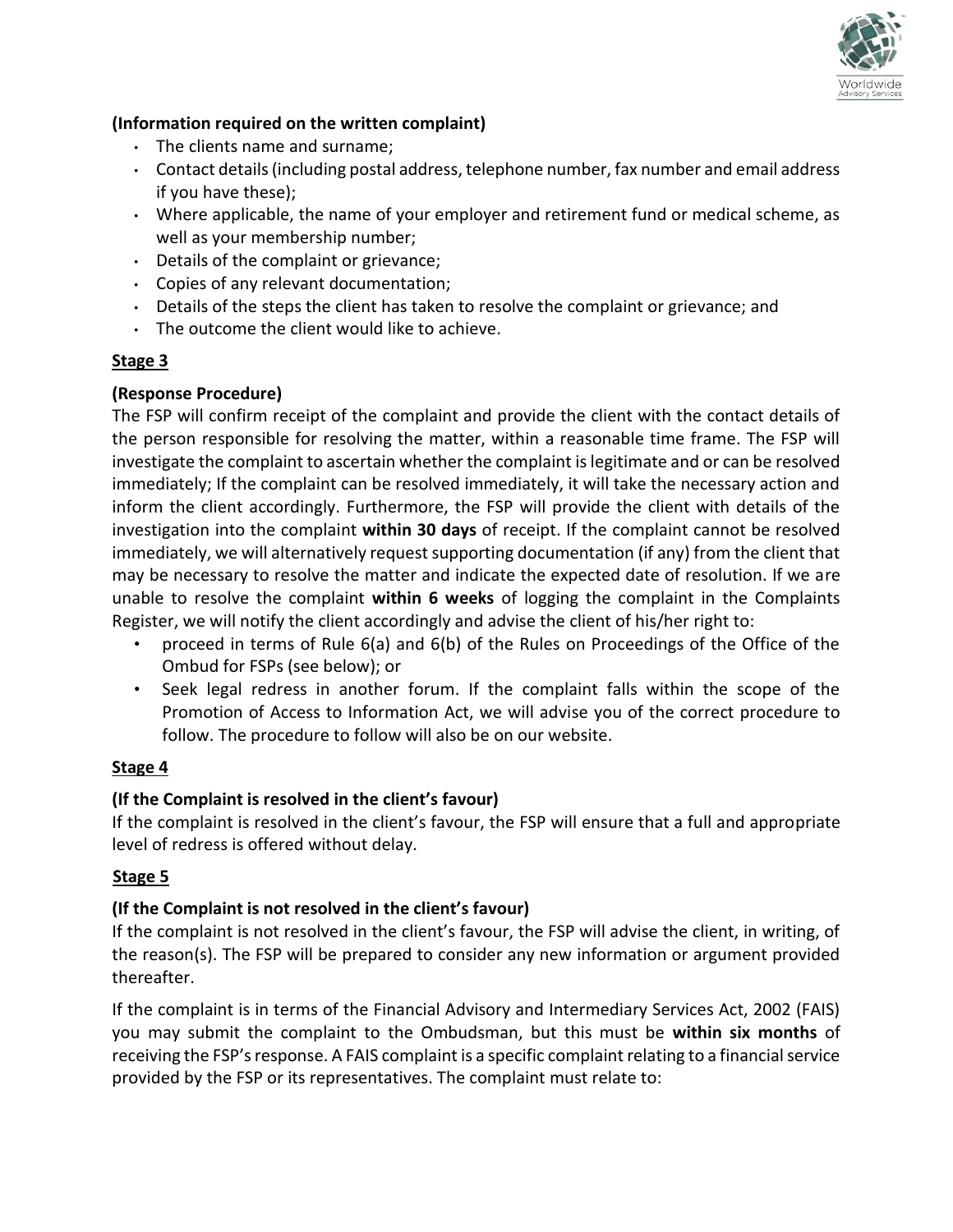

- Any financial prejudice or damage due to contravention or failure to comply with the provisions of the Act; or
- Any prejudice or damage caused by the wilful or negligent rendering of a financial service; or
- Unfair treatment.

The client will need to provide the Ombudsman with proof that he/she tried to resolve the complaint with the FSP. This can be done by providing a copy of the FSP's final response, together with the client's reasons for disagreeing with the response. The complaint must be submitted in writing together with any supporting documentation and the client will need to quote the FSP's number 12964.

If the client's complaint relates to the administration of a pension fund, the investment of its assets or the application of its rules he/she may lodge a complaint with the Pension Funds Adjudicator. To lodge a complaint with the Pensions Funds Adjudicator the client must be a member or former member of a fund, a beneficiary or former beneficiary of a fund, an employer who participates in a fund or a member of the board of management of a fund.

If the complaint deals with the services provided by the FSP's health care consultants, the complaint may be lodged with the Council for Medical Schemes.

If the complaint is with regards to marketing, entering into any long-term insurance contracts or their administration, the client may contact the Ombudsman for Long-term Insurance.

In terms of the Rules on Proceedings of the Office of the Ombud for Financial Services Providers, 2002, the FSP has the following rights and duties:

- The FSP must be informed of the complaint submitted to the Office of the Ombud to the extent necessary to respond thereto fully.
- The FSP is entitled to submit any fact, information, or documentation in relation to the complaint and must disclose relevant information or documentation to the Ombud.
- If deemed necessary by the Ombud, the FSP must discuss the complaint with the Ombud and furnish such further relevant information as the Ombud may require.
- The FSP is required to act professionally and reasonably and to cooperate with a view to ensuring the efficient resolution of the complaint.

## **Determinations by the Ombud and its legal status**

- The Ombud may, when accepting a complaint in terms of section 27(5) of the Act, require the FSP to pay a case fee to the Office not exceeding R1 000.00;
- If the complaint was not resolved through conciliated settlement, the Ombud will make a determination which has the legal status of a civil judgement of court;
- The determination can be a monetary award (not exceeding R800 000, unless the person complained against agrees to it), or any other order that can be made by a court;
- An award of costs may be made against the person complained against;
- An award of costs may be made against a complainant if the conduct of the complainant was improper or unreasonable, or if the complainant caused an unreasonable delay in the finalisation of the investigation.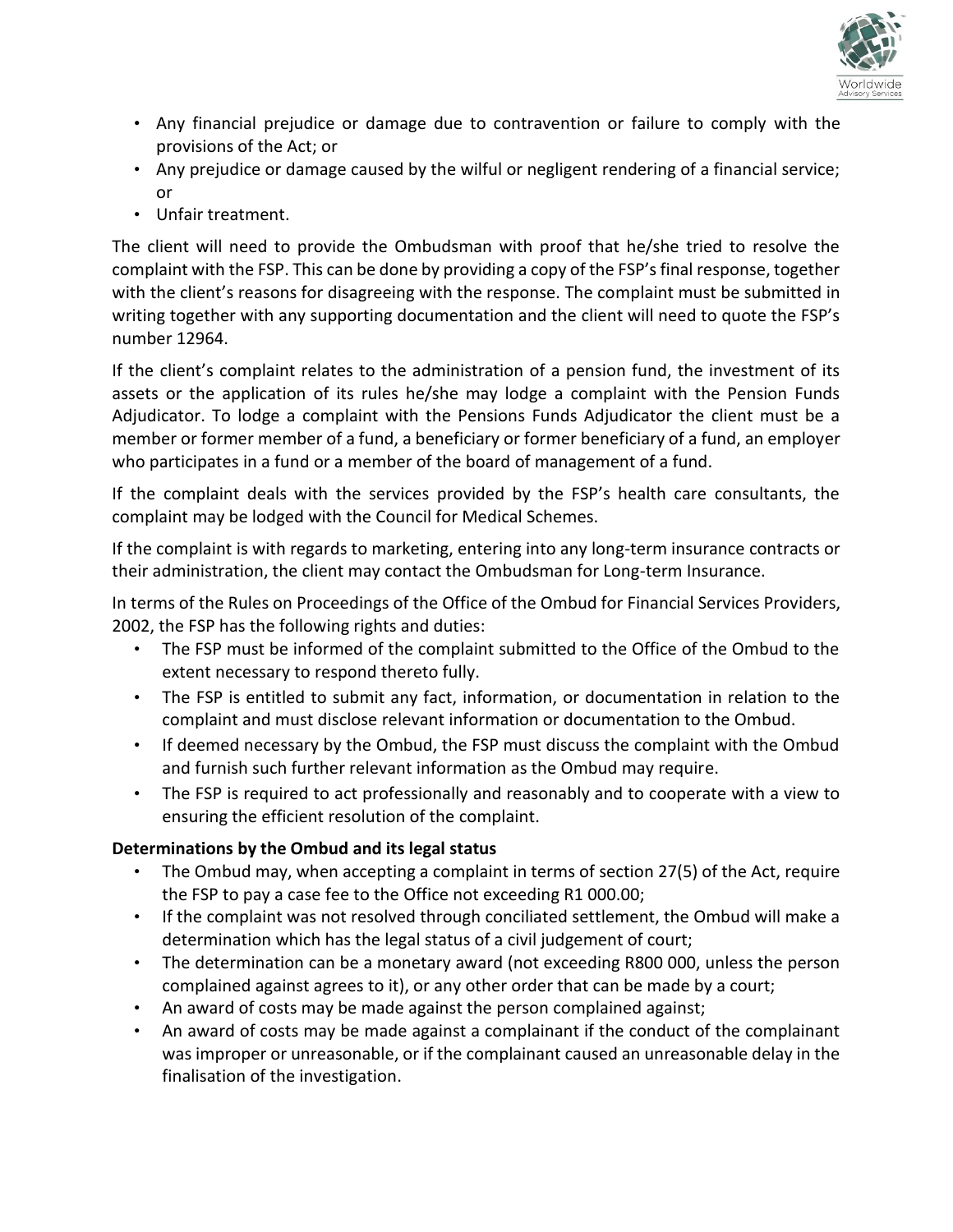

### **(Appeals to Board of Appeal)**

- It is possible to appeal to the Board of Appeal, provided the Ombud grants leave to appeal. If the Ombud refuses, the chairperson of the Board of Appeal can be requested for permission to appeal.
- Application for leave to appeal must be made to the Ombud **within 1 month** of the Ombud's determination.
- If the Ombud refuses leave to appeal, application for leave to appeal may be made to the Chairperson of the Board of Appeal, **within 1 month** of the Ombud's refusal – the applicant must inform the Ombud of his application.

A determination by the Board of Appeal has the same status as a judgement of a civil court.

## **Comments and suggestions**

The FSP welcomes comments and suggestions on how to improve its services. If it is not performing up to their client's expectations in facilitating the resolution of an issue, he/she has raised, he/she is most welcome to inform the FSP.

## **Contact details**

#### **DISCLOSURE NOTICE TO SHORT-TERM INSURANCE POLICYHOLDERS**

#### IMPORTANT – PLEASE READ CAREFULLY

(This notice does not form part of the insurance contract or any other document.)

| Your insurance product involves three companies performing different functions: |                                                                                                                                                                                                                                |  |  |  |  |  |  |
|---------------------------------------------------------------------------------|--------------------------------------------------------------------------------------------------------------------------------------------------------------------------------------------------------------------------------|--|--|--|--|--|--|
| The Insurance Broker                                                            | This company acts as the intermediary between the insurer and you; represents you in<br>your dealings with the insurer; and provides you with advice where applicable.                                                         |  |  |  |  |  |  |
| The Insurer                                                                     | This is the insurance company that receives your premiums; underwrites your risk; and is<br>liable for valid claims incurred in terms of your policy.                                                                          |  |  |  |  |  |  |
| The Binder Holder<br>and/or the<br>Administrator                                | This company "binds" and/or administers various aspects of your policy and potential<br>claims on behalf of your insurer, within mandates (for example: going on risk, determining<br>your premiums and settling your claims). |  |  |  |  |  |  |

The details of these companies and what they do is set out below.

| <b>PARTICULARS OF YOUR INSURANCE BROKER</b> |                                          | PARTICULARS OF THE BINDER HOLDER AND/OR<br><b>ADMINISTRATOR</b> |                       |  |  |  |  |
|---------------------------------------------|------------------------------------------|-----------------------------------------------------------------|-----------------------|--|--|--|--|
|                                             | Worldwide<br>Advisory<br><b>Services</b> |                                                                 | Worldwide<br>Advisory |  |  |  |  |
| <b>Business Name</b>                        | (Pty) Ltd                                | <b>Business Name</b>                                            | Services (Pty) Ltd    |  |  |  |  |
|                                             | Worldwide<br>Advisory<br><b>Services</b> |                                                                 | Worldwide<br>Advisory |  |  |  |  |
| <b>Trade Name</b>                           | (Pty) Ltd                                | <b>Trade Name</b>                                               | Services (Pty) Ltd    |  |  |  |  |
| Company Reg. Number                         | 2001/030080/07                           | Company Reg. Number                                             | 2001/030080/07        |  |  |  |  |
|                                             | 266 Bryanston Drive                      |                                                                 | 266 Bryanston Drive   |  |  |  |  |
| <b>Physical Address</b>                     | Bryanston                                | <b>Physical Address</b>                                         | Bryanston             |  |  |  |  |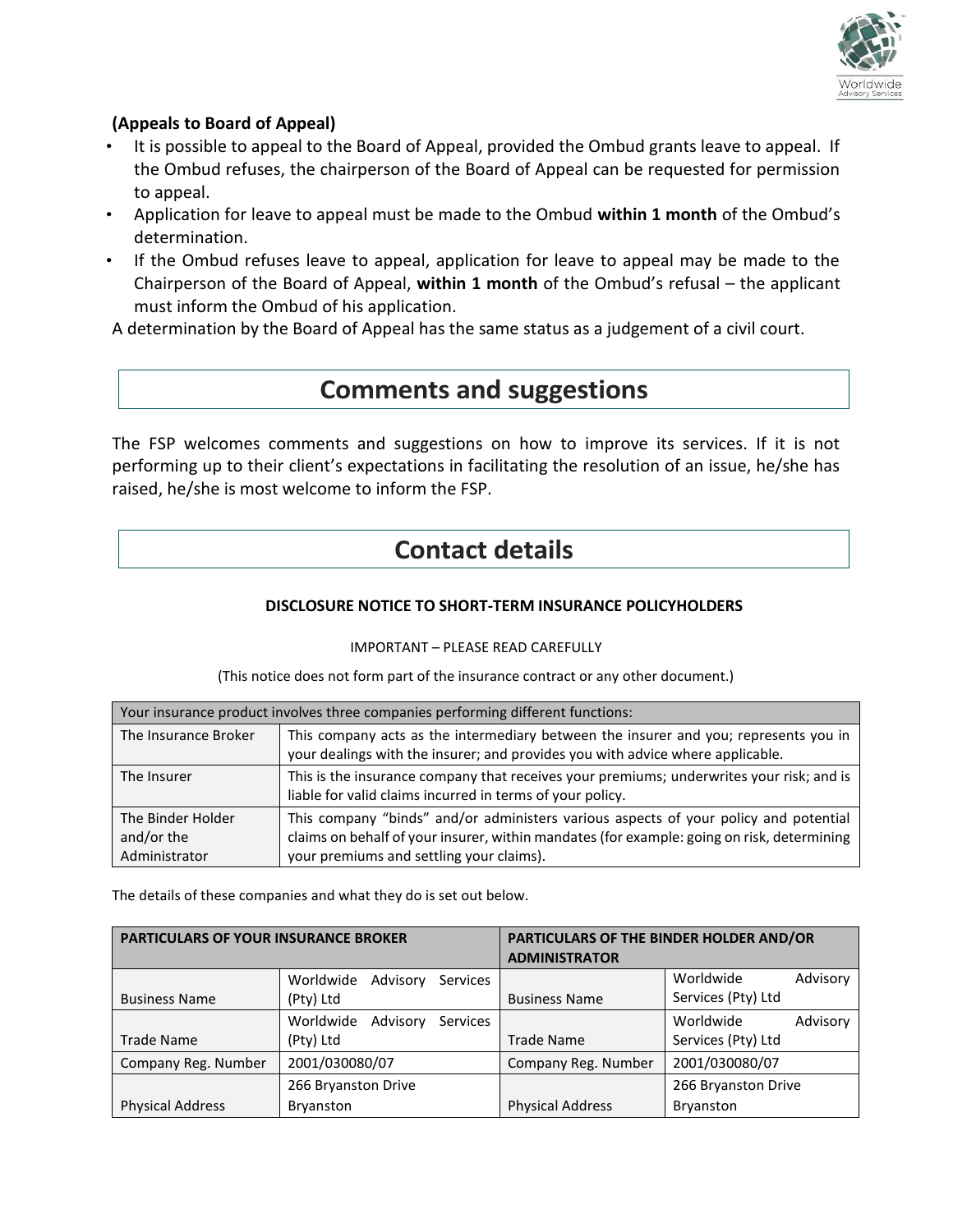

|                           | 2191            |                           | 2191            |  |  |
|---------------------------|-----------------|---------------------------|-----------------|--|--|
|                           | PO Box 651250   |                           | PO Box 651250   |  |  |
|                           | Benmore         |                           | Benmore         |  |  |
|                           | Gauteng         |                           | Gauteng         |  |  |
| <b>Postal Address</b>     | 2010            | <b>Postal Address</b>     | 2010            |  |  |
|                           |                 |                           |                 |  |  |
| <b>Telephone Number</b>   | +27 11 565 2376 | <b>Telephone Number</b>   | +27 11 884 8343 |  |  |
| <b>Fax Number</b>         | +27 11 884 5781 | <b>Fax Number</b>         | +27 11 884 5781 |  |  |
| <b>Email Address</b>      | Info@wwas.co.za | <b>Email Address</b>      | Info@wwas.co.za |  |  |
| Website                   | www.wwas.co.za  |                           | www.wwas.co.za  |  |  |
| <b>Compliance Officer</b> |                 | <b>Compliance Officer</b> |                 |  |  |
| Name of Company           | Key Comply      | Name of Company           | Key Comply      |  |  |
|                           | +27 63 240 9394 |                           | +27 63 240 9394 |  |  |
| <b>Telephone Number</b>   |                 | Telephone Number          |                 |  |  |

#### **YOUR INSURANCE BROKER IS AUTHORISED TO PROVIDE FINANCIAL SERVICES IN RESPECT OF SHORT-TERM PERSONAL LINES, PERSONAL LINES A1 AND COMMERCIAL LINES PRODUCTS**

| Licence Number             | 12964 |
|----------------------------|-------|
| <b>Specific Exemptions</b> | None  |

| THE BINDER HOLDER IS AUTHORISED TO PROVIDE FINANCIAL SERVICES IN RESPECT OF SHORT-TERM PERSONAL<br>LINES, PERSONAL LINES A1 AND COMMERCIAL LINES PRODUCTS |       |  |  |  |  |  |  |
|-----------------------------------------------------------------------------------------------------------------------------------------------------------|-------|--|--|--|--|--|--|
| Licence Number                                                                                                                                            | 12964 |  |  |  |  |  |  |
| Specific Exemptions                                                                                                                                       | None  |  |  |  |  |  |  |

| YOUR INSURANCE BROKER HAS THE FOLLOWING INSURANCE IN PLACE THAT PROVIDES PROTECTION TO CLIENTS |            |  |  |  |  |  |  |  |
|------------------------------------------------------------------------------------------------|------------|--|--|--|--|--|--|--|
| Professional Indemnity                                                                         | Yes        |  |  |  |  |  |  |  |
| <b>Fidelity Guarantee</b>                                                                      | Yes        |  |  |  |  |  |  |  |
| Intermediaries Guarantee Facility                                                              | <b>Yes</b> |  |  |  |  |  |  |  |

#### **SHOULD YOU HAVE A CLAIM AGAINST YOUR POLICY, PLEASE NOTE THE FOLLOWING:**

- (a) Procedures for the submission of claims are detailed in the policy wording.
- (b) You may contact the binder holder and/or administrator's claims department at the above address or by telephone on 084 157 0007 for assistance.

#### **COMPLAINTS**

**If you would like to lodge a complaint with your insurance broker, please write to or call:**

Worldwide Advisory Services (Pty) Ltd

Complaints Officer/Responsible Manager

Ms. P. Majola

Tel: 010 141 3306

Email: complaints@deviceinsurance.co.za

**If you would like to lodge a complaint with the binder holder and/or administrator, please write to or call:**

Worldwide Advisory Services (Pty) Ltd

Complaints Officer/Responsible Manager

Ms. P Majola

Tel: 010 141 3306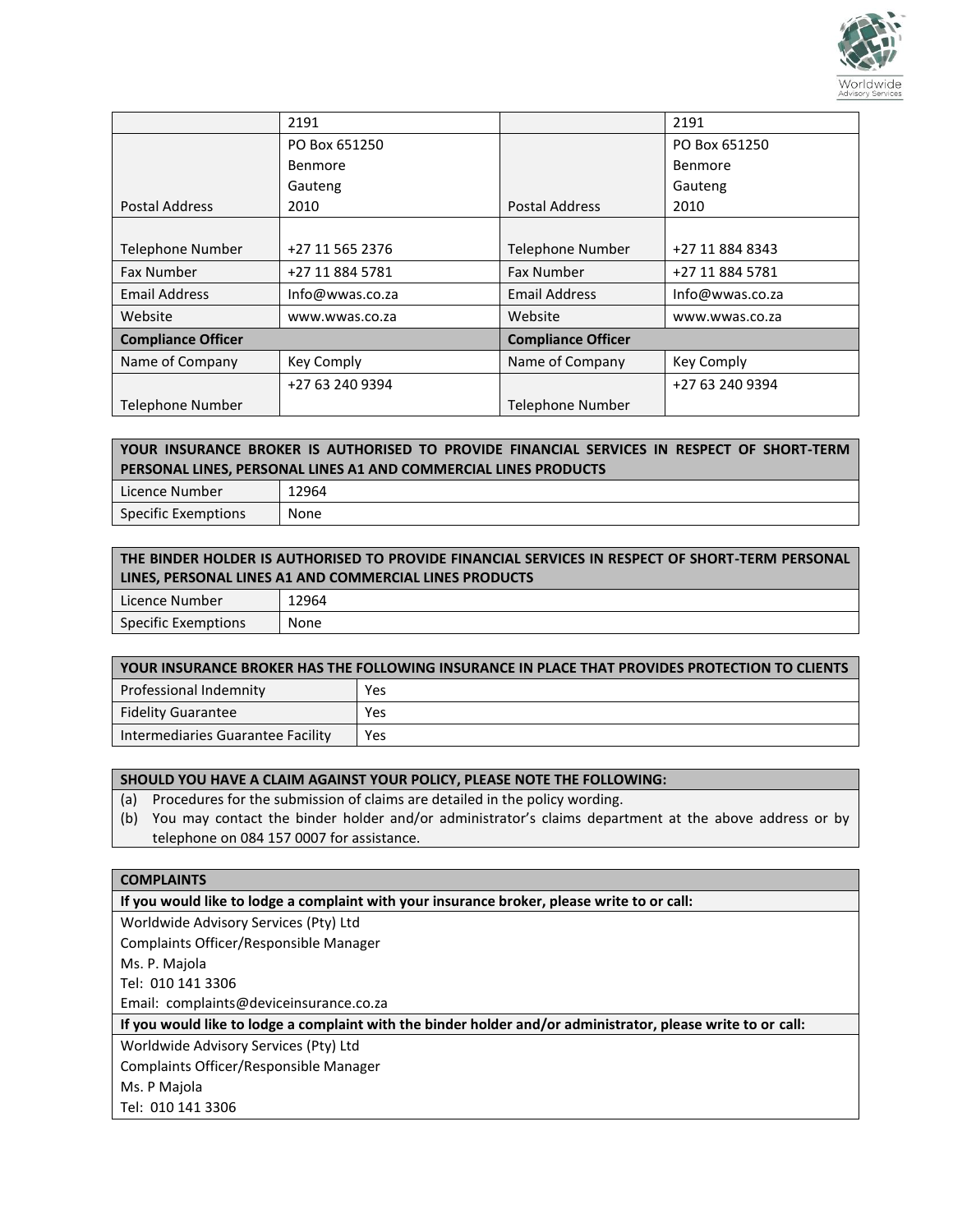

Email: complaints@deviceinsurance.co.za

Website: www.wwas.co.za

**Should you have any complaints with respect to the product and service and you would like to escalate the complaint to us, please write to:**

The Hollard Insurance Company

Hollard Insure Complaints

Email: **hollardinsurecomplaints@hollard.co.za**

Website: **[www.hollard.co.za](http://www.hollard.co.za/)** (click on the "Contact us" button at the top of the page)

If you are dissatisfied with the outcome of your complaint, depending on the nature of your complaint, you may approach the FAIS Ombud for matters relating to how the policy was sold to you or the conduct of your broker/binder holder/administrator; or the Short-term Ombudsman for matters relating to your policy itself, like claims, details of which appear below.

|                                           | THE OMBUDSMAN FOR SHORT-TERM INSURANCE       | <b>THE FAIS OMBUD</b>   |                                        |
|-------------------------------------------|----------------------------------------------|-------------------------|----------------------------------------|
| <b>Physical Address</b>                   | 1 Sturdee Avenue                             | <b>Physical Address</b> | Kasteel Park Office Park               |
|                                           | <b>Cnr Bolton and Baker Roads</b>            |                         | Orange Building, 2 <sup>nd</sup> Floor |
|                                           | First Floor, Block B                         |                         | Cnr Nossob and Jochemus                |
|                                           | Rosebank                                     |                         | street, Erasmuskloof,                  |
|                                           |                                              |                         | Pretoria 0181                          |
| <b>Postal Address</b>                     | PO Box 32334,                                | <b>Postal Address</b>   | PO Box 74571,                          |
|                                           | Braamfontein, 2017                           |                         | Lynnwood Ridge, 0040                   |
| <b>Telephone Number</b>                   | (0860) 726-890/                              | <b>Telephone Number</b> | $(012)$ 762-5000/                      |
|                                           | (011) 726-8900                               |                         | (012) 470-9080                         |
| <b>Fax Number</b>                         | $(011) 726 - 5501$                           | <b>Fax Number</b>       | 086 764 1422/                          |
|                                           |                                              |                         | (012) 348-3447                         |
| <b>Email Address</b>                      | info@osti.co.za                              | <b>Email Address</b>    | info@faisombud.co.za                   |
| Website                                   | www.osti.co.za                               | Website                 | www.faisombud.co.za                    |
| <b>FINANCIAL SECTOR CONDUCT AUTHORITY</b> |                                              |                         |                                        |
| <b>Physical Address</b>                   | 41 Matroosberg Road                          |                         |                                        |
|                                           | Ashlea Gardens, Pretoria, 0002               |                         |                                        |
| <b>Postal Address</b>                     | PO Box 35655,                                |                         |                                        |
|                                           | Menlo Park, 0102                             |                         |                                        |
| <b>Telephone Number</b>                   | 0800 20 37 22                                |                         |                                        |
| <b>Fax Number</b>                         | (012) 346-6941                               |                         |                                        |
| <b>Email Address</b>                      | info@fsca.co.za                              |                         |                                        |
| Website                                   | www.fsca.co.za                               |                         |                                        |
| <b>YOUR INSURER</b>                       |                                              |                         |                                        |
| Name                                      | The Hollard Insurance Company Limited        |                         |                                        |
| <b>FSP Number</b>                         | 17698                                        |                         |                                        |
| <b>Physical Address</b>                   | 22 Oxford Road, Parktown, Johannesburg, 2193 |                         |                                        |
| <b>Postal Address</b>                     | PO Box 87419, Houghton, 2041                 |                         |                                        |
| <b>Telephone Number</b>                   | $(011)$ 351-5000                             |                         |                                        |
| <b>Fax Number</b>                         | $(011)$ 351-0691                             |                         |                                        |
| Website                                   | www.hollard.co.za                            |                         |                                        |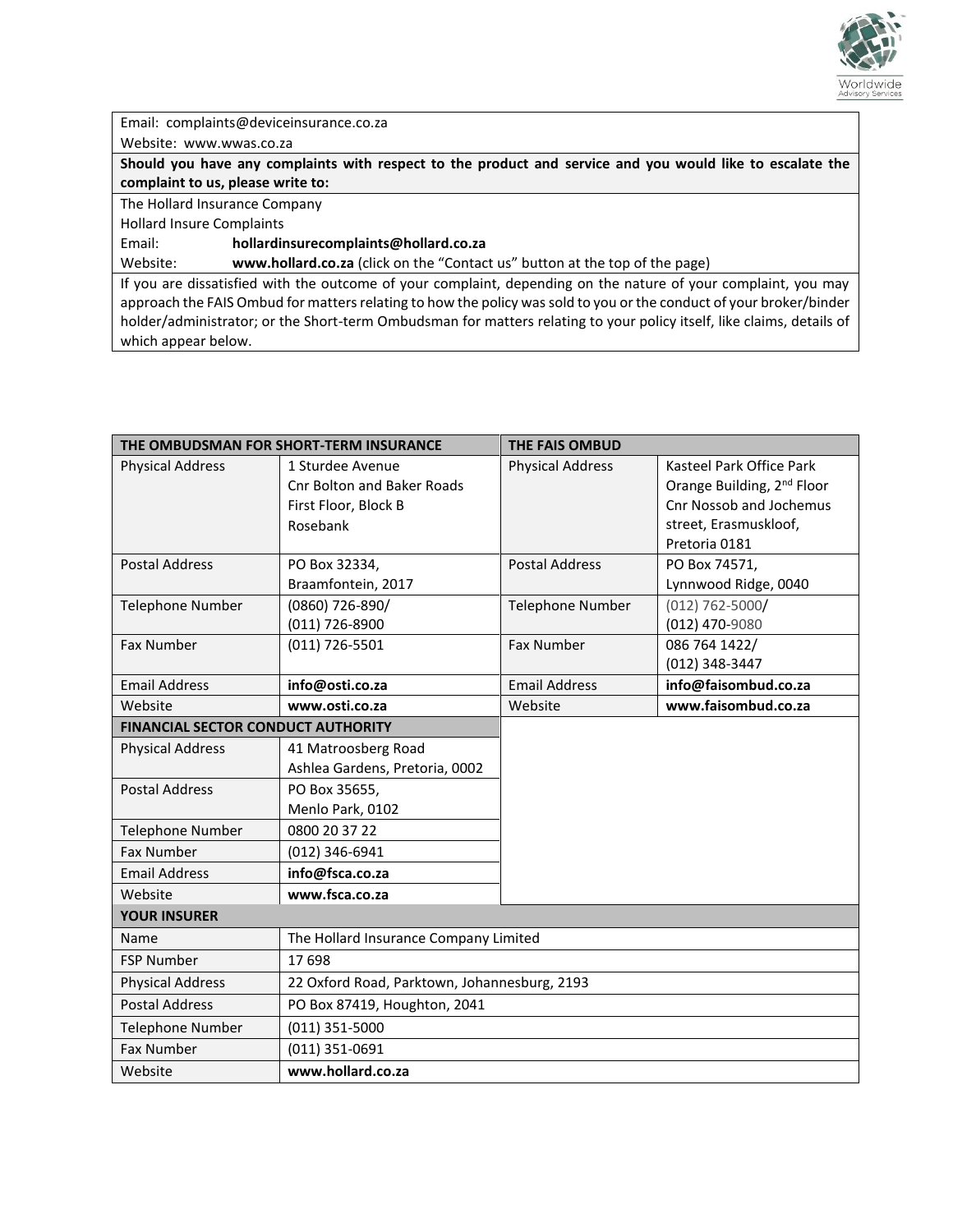

|                                                  |  |  |  |  | (011) 351-5000, and ask for the Group Compliance department; or email |  |
|--------------------------------------------------|--|--|--|--|-----------------------------------------------------------------------|--|
| Compliance Department   compliance@hollard.co.za |  |  |  |  |                                                                       |  |

| COMMISSION, BINDER, ADMINISTRATION AND CONFLICT OF INTEREST DISCLOSURE                                             |
|--------------------------------------------------------------------------------------------------------------------|
| Your insurance broker receives a commission of up to 20% of gross written premium from your insurer. The levels of |
| commission vary depending upon the product type. The exact amounts are disclosed in your policy schedule. In       |

addition, your broker may charge you a broker/policy fee which will also be shown on your policy schedule. You must explicitly agree to this fee in writing. The binder holder is paid a binder fee which is calculated to be 9% of the gross written premium it places with your

insurer for performing functions on behalf of the insurer, as outlined below.

Your insurance broker and the binder holder are the same company.

#### **BINDER DISCLOSURE**

Worldwide Advisory Services (Pty) Ltd acts as a binder holder for The Hollard Insurance Company Limited and has a signed binder agreement to this effect. In terms of this agreement, the binder holder may:

- 1) enter into, vary and renew policies
- 2) settle all valid claims.

The binder holder may not reject claims, nor may it cancel policies. This may only be done by the insurer.

| OTHER KEY CONFLICT OF INTEREST DISCLOSURES                                                                                                                               |           |                          |  |  |  |  |  |  |
|--------------------------------------------------------------------------------------------------------------------------------------------------------------------------|-----------|--------------------------|--|--|--|--|--|--|
| Relating to your insurance broker:                                                                                                                                       |           |                          |  |  |  |  |  |  |
| Does your broker have a direct or indirect shareholding in any insurer?                                                                                                  | No        |                          |  |  |  |  |  |  |
| Does your broker receive more than 30% of their income from any insurer?                                                                                                 | Yes       | <b>Hollard Insurance</b> |  |  |  |  |  |  |
| Does your broker have a relationship with any insurer that provides a financial<br>interest other than ownership?                                                        | No        |                          |  |  |  |  |  |  |
| Does your broker have a relationship with any other broker that provides an<br>ownership or financial interest?                                                          | <b>No</b> |                          |  |  |  |  |  |  |
| Does your broker have a relationship with any distribution channel that provides<br>an ownership, financial interest or support service?                                 | <b>No</b> |                          |  |  |  |  |  |  |
| Does your broker have a relationship with any other person that provides an<br>ownership or financial interest?                                                          | No        |                          |  |  |  |  |  |  |
| Any combination of these relationships and/or ownership or financial interests may present a potential conflict and<br>as such we need to ensure you are aware of these. |           |                          |  |  |  |  |  |  |
| A full copy of your broker's Conflict of Interest management policy can be obtained from:                                                                                |           |                          |  |  |  |  |  |  |
| Your broker's offices upon written request to info@wwas.co.za.<br>i)                                                                                                     |           |                          |  |  |  |  |  |  |
| Your broker's website www. wwas.co.za<br>ii)                                                                                                                             |           |                          |  |  |  |  |  |  |
| Relating to the binder holder and/or administrator:                                                                                                                      |           |                          |  |  |  |  |  |  |
| Does the binder holder and/or administrator have a direct or indirect shareholding<br>in any insurer?                                                                    | No        |                          |  |  |  |  |  |  |
| Does the binder holder and/or administrator receive more than 30% of their<br>income from any insurer?                                                                   | No        |                          |  |  |  |  |  |  |
| Does the binder holder and/or administrator have a relationship with any insurer<br>that provides a financial interest other than ownership?                             | No        |                          |  |  |  |  |  |  |
| Does the binder holder and/or administrator have a relationship with any other<br>broker or binder holder that provides an ownership or financial interest?              | <b>No</b> |                          |  |  |  |  |  |  |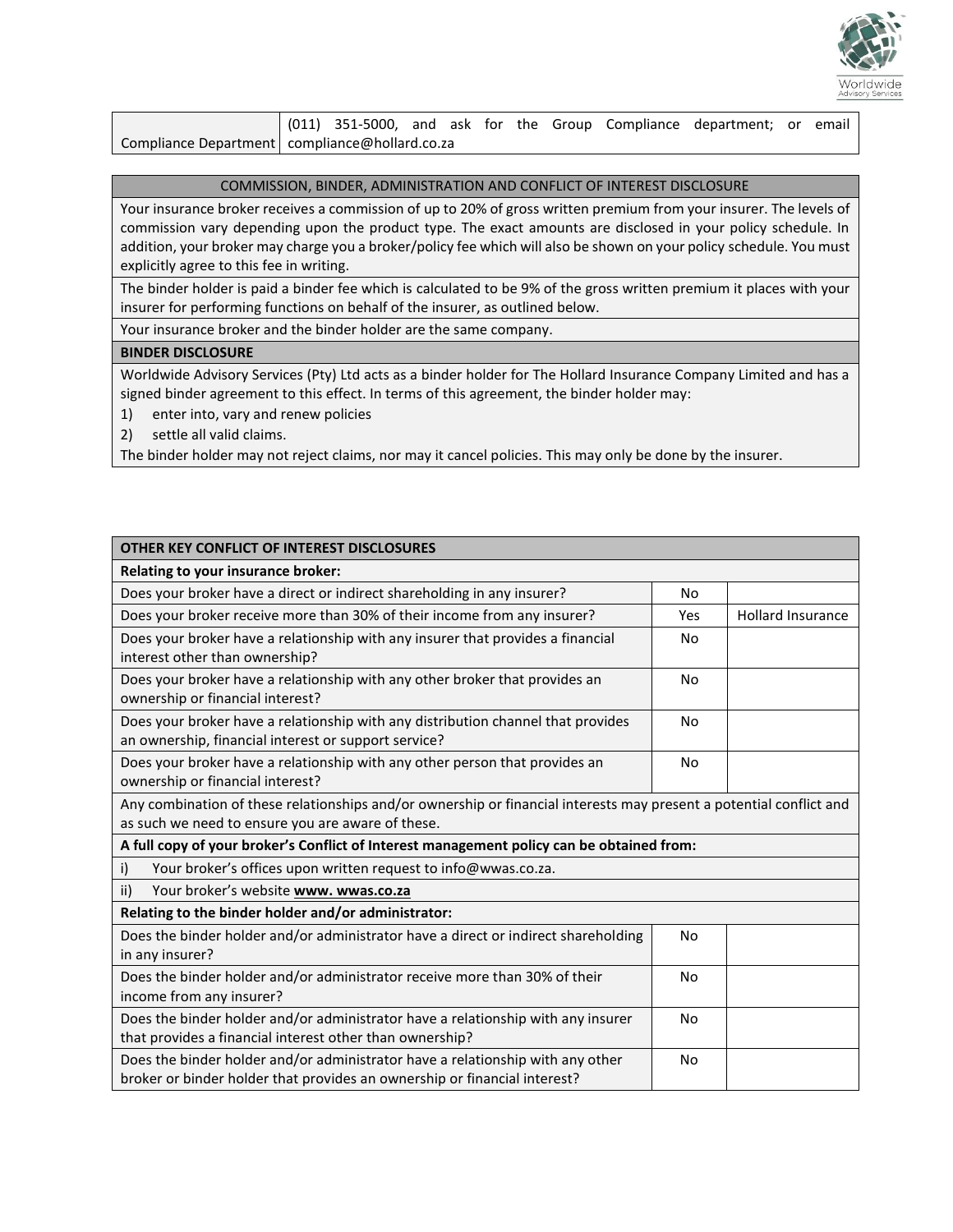

| Does the binder holder and/or administrator have a relationship with any<br>distribution channel that provides an ownership, financial interest or support<br>service?   | No. |  |
|--------------------------------------------------------------------------------------------------------------------------------------------------------------------------|-----|--|
| Does the binder holder and/or administrator have a relationship with any other<br>person that provides an ownership or financial interest?                               | No. |  |
| Any combination of these relationships and/or ownership or financial interests may present a potential conflict and<br>as such we need to ensure you are aware of these. |     |  |
| A full copy of the binder holder and/or administrator's Conflict of Interest management policy can be obtained<br>from:                                                  |     |  |

- i) The binder holder and/or administrator's offices upon written request to info@wwas.co.za
- ii) The binder holder's website **[www.wwas.co.za](http://www.wwas.co.za/)**

#### DISCLOSURE OF PREMIUMS AND FEES

All premium obligations, commissions and broker/policy fees are disclosed in your policy schedule. Binder and outsource administration fees are disclosed above in this document.

#### MANNER OF PAYMENT OF PREMIUM, DUE DATE AND CONSEQUENCE OF NON-PAYMENT

Please refer to your policy wording for details regarding premium payment, due dates of payment and consequences of non-payment.

#### POLICY INFORMATION

Please refer to your policy wording, policy schedule and any other disclosure document provided by your broker or the insurer for details regarding policy benefits, exclusions, special conditions, cooling off rights, excesses, claims process and cancellation requirements.

#### OTHER MATTERS OF IMPORTANCE

- (a) You must be informed of any material changes to the information provided above.
- (b) If the information above was given to you verbally, it must be confirmed in writing within 30 days.
- (c) A polygraph or any lie-detector test is not obligatory in the event of a claim and the failure thereof may not be the sole reason for repudiating the claim.
- (d) All material facts must be accurately and properly disclosed, and the accuracy and completeness of all answers, statements or other information provided by or on your behalf remains your own responsibility.
- (e) Incorrect or non-disclosure by you of relevant facts may influence the insurer on any claims arising from your contract of insurance.
- (f) You must, on request, be supplied with a copy or written or printed record of any transaction requirement within a reasonable time.
- (g) Do not sign any blank or partially completed application form.
- (h) Complete all forms in ink.
- (i) Keep all documents handed to you.
- (j) Make a note as to what is said to you.
- (k) Don't be pressurised to buy the product.
- (l) When your insurance broker informs you of a change of product, your insurance broker is obliged to supply you with a full product comparison.
- (m) Your personal information will be processed in a lawful manner and your consent will be required, where applicable, before processing any of your personal information.
- (n) With regards to your personal information, you have the right to access any of your personal information held by the broker or insurer to rectify any inaccuracies, object to the processing of your personal information and lodge complaints in this regard with the broker, insurer or the information regulator.